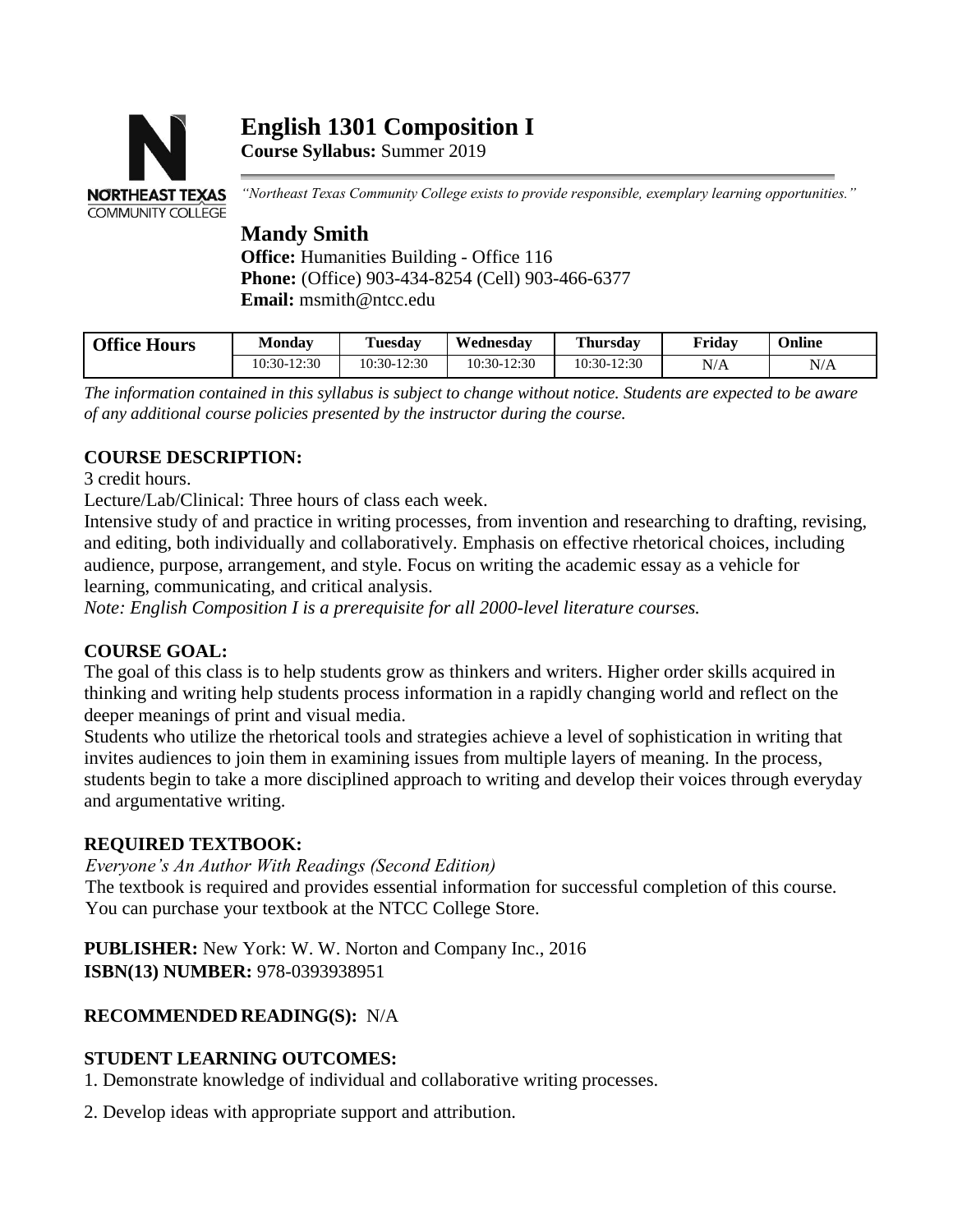- 3. Write in a style appropriate to audience and purpose.
- 4. Read, reflect, and respond critically to a variety of texts.
- 5. Use Edited American English in academic essays.

#### **COURSE OBJECTIVES:**

Working in a spirit of inquiry and dialogue, upon successful completion of this course, you will:

- 1. Apply a variety of invention strategies that generate topics and ideas suitable for writing at an analytical level.
- 2. Apply a variety of organizational strategies that use critical thinking skills to develop a logical progression of ideas and supporting evidence.
- 3. Apply a variety of revision strategies that clarify and enhance the writer's approach to the topic.

#### **LECTURES & DISCUSSIONS:**

Lectures are supplemented by the reading assignments and videos watched in class and in-class writing assignments. You are required to read assignments and participate in classroom discussions and writing.

#### Grade **Criteria** 90-100 The essay provides a well-organized response to the topic and maintains a central focus. The ideas are expressed in appropriate language. A sense of pattern of development is present from beginning to end. The writer supports assertions with explanation or illustration, and the vocabulary is well suited to an academic paper. Sentences and phrasings within sentences reflect a command of standard written English, including what constitutes a complete sentence. Grammar, punctuation, and spelling are almost always correct. 80-89 The essay provides an organized response to the topic. The ideas are expressed in clear language most of the time. The writer develops ideas and generally signals relationships within and between the paragraphs. The writer uses vocabulary that is appropriate for the essay topic and avoids oversimplifications or distortions. Sentences generally are complete and also grammatically correct, although some grammatical errors may be present when sentence structure is particularly complex. With few exceptions, punctuation, and spelling are correct. 70-79 The essay shows a basic understanding of the demands of essay organization, although there might be occasional digressions. The development of ideas is sometimes incomplete or superficial, but basic logical structure can be discerned. Vocabulary generally is appropriate for the essay topic but at times is oversimplified. Sentences reflect a sufficient command of standard written English to ensure reasonable clarity of expression. Sentence fragments, fusions, and comma splices may be present. Grammar is usually, although not always, correct. Common words are spelled correctly but more difficult words may be misspelled. 60-69 The essay provides a response to the topic but generally has no overall pattern of organization OR begins with a response to the topic but does not develop the response. Some paragraphs have adequate structure, but ideas are often undeveloped or are repeated and/or seem to be presented randomly. The writer generally does not signal relationships within and between paragraphs The writer uses informal language frequently and writes in a conversational style when appropriate academic prose is needed. Vocabulary seems limited and words may be misused. Sentences are often simplistic and lacking in variety. Sentence phrasing obscures rather than enhances clarity of expression. The essay has recurrent grammatical problems or has occasional problems *only* because of the narrow range of sentence and language variety. Fragments, fusions, and comma splices are common. Punctuation, and spelling errors occur often.

#### **EVALUATION CRITERIA FOR WRITING ASSIGNMENTS**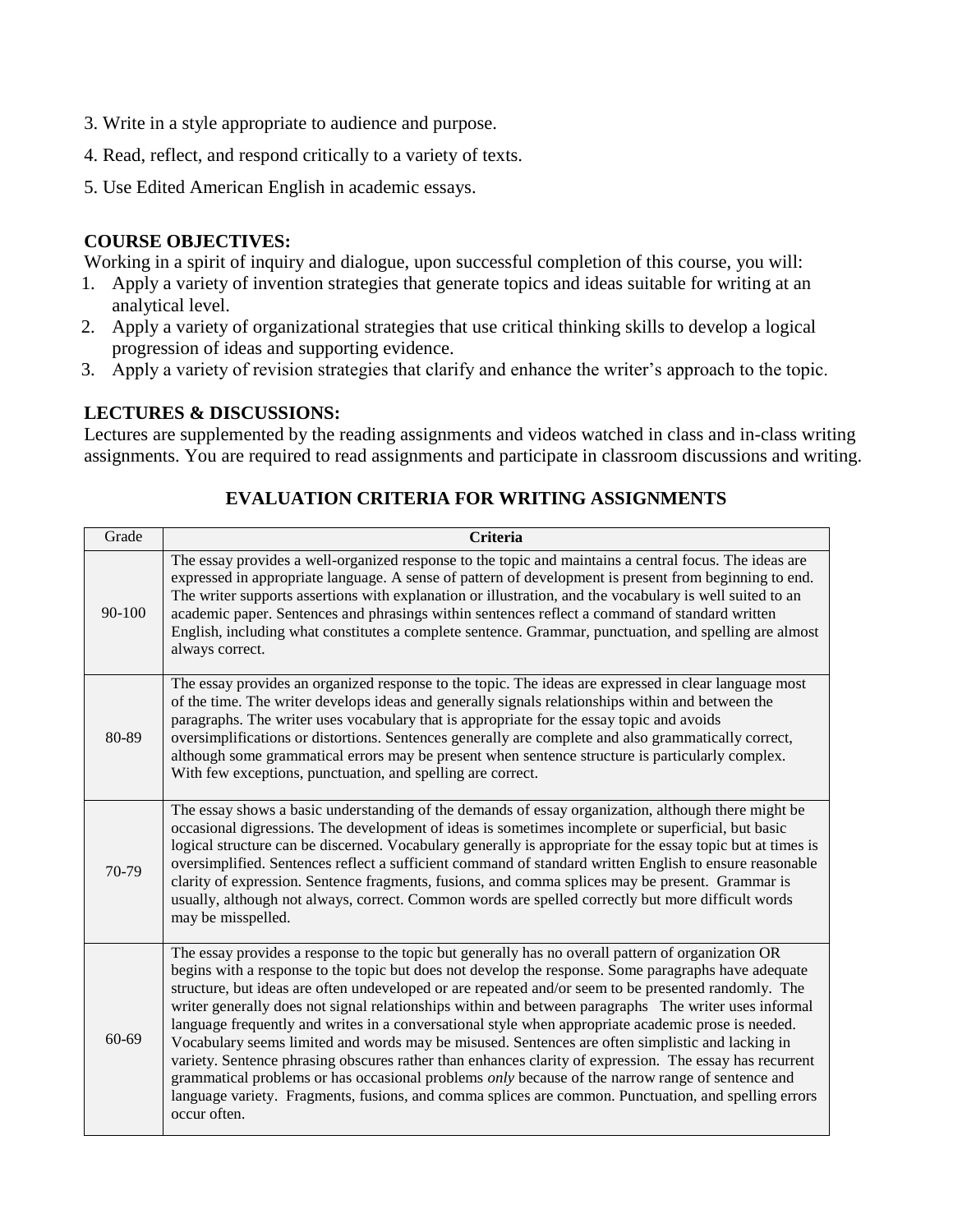|          | The essay suffers from general incoherence and has no discernible pattern of organization. It displays a |  |  |  |  |  |
|----------|----------------------------------------------------------------------------------------------------------|--|--|--|--|--|
|          | high frequency of error in the regular features of standard written English. Lapses in punctuation,      |  |  |  |  |  |
| Below 50 | spelling, and grammar often frustrate the reader. Or, the essay is so brief that any reasonably accurate |  |  |  |  |  |
|          | judgment of the writer's competence is impossible.                                                       |  |  |  |  |  |
|          |                                                                                                          |  |  |  |  |  |

#### **COURSE/ASSIGNMENTS GRADES**:

Your assignments will be evaluated using the following point values:

| Two essay assignments @ 100 points each                   | 200 |
|-----------------------------------------------------------|-----|
| Two in-class essay assignments $@$ 50 points each         | 100 |
| Three peer review assignments $@$ 50 points each          | 150 |
| Three Turnitin Rough draft assignments $@$ 50 points each | 150 |
| One research essay with work cited page                   | 200 |
| Writing journal                                           | 200 |
| Total                                                     |     |

#### **COURSE EVALUATIONS:**

Toward the end of the course you will be asked to complete an online course evaluation. Students are encouraged to fill out an online evaluation for each of their courses. This will be your opportunity to share important feedback on each of the courses you take at NTCC and the faculty member who teaches the class. Please watch for info about the evaluation on your NTCC email account and make sure you participate in evaluating your experiences in the classroom.

#### **ASSIGNMENTS:**

Conscientious and timely completion of reading and writing assignments is essential for success in this English course. All papers must be typed in MLA format, saved as a word document or as rich text format (rtf.) and submitted on the due date.

#### **WRITING ASSIGNMENTS:**

Please follow these instructions when writing your papers:

- Writing assignments must be typed in MLA format.
- Use Times New Roman 12 pt. font.
- Double-space.
- Essay writing assignments are usually two-to-three pages in length (500-750 words) with the exception of the research paper, which is between four and five pages including a work cited page.
- Pay close attention to spelling, grammar, and punctuation.
- Due dates for all reading and writing assignment will be assigned during class and will also be noted in the class calendar.
- Submit your rough draft through the Blackboard Turnitin assignments.
- Submit your final draft in class on the due date.
- Your assignments will be graded holistically based on the writing rubric in the syllabus.
- **Late papers are only accepted at the instructor's discretion and may not receive full credit. Emergency situations will be handled on an individual basis.**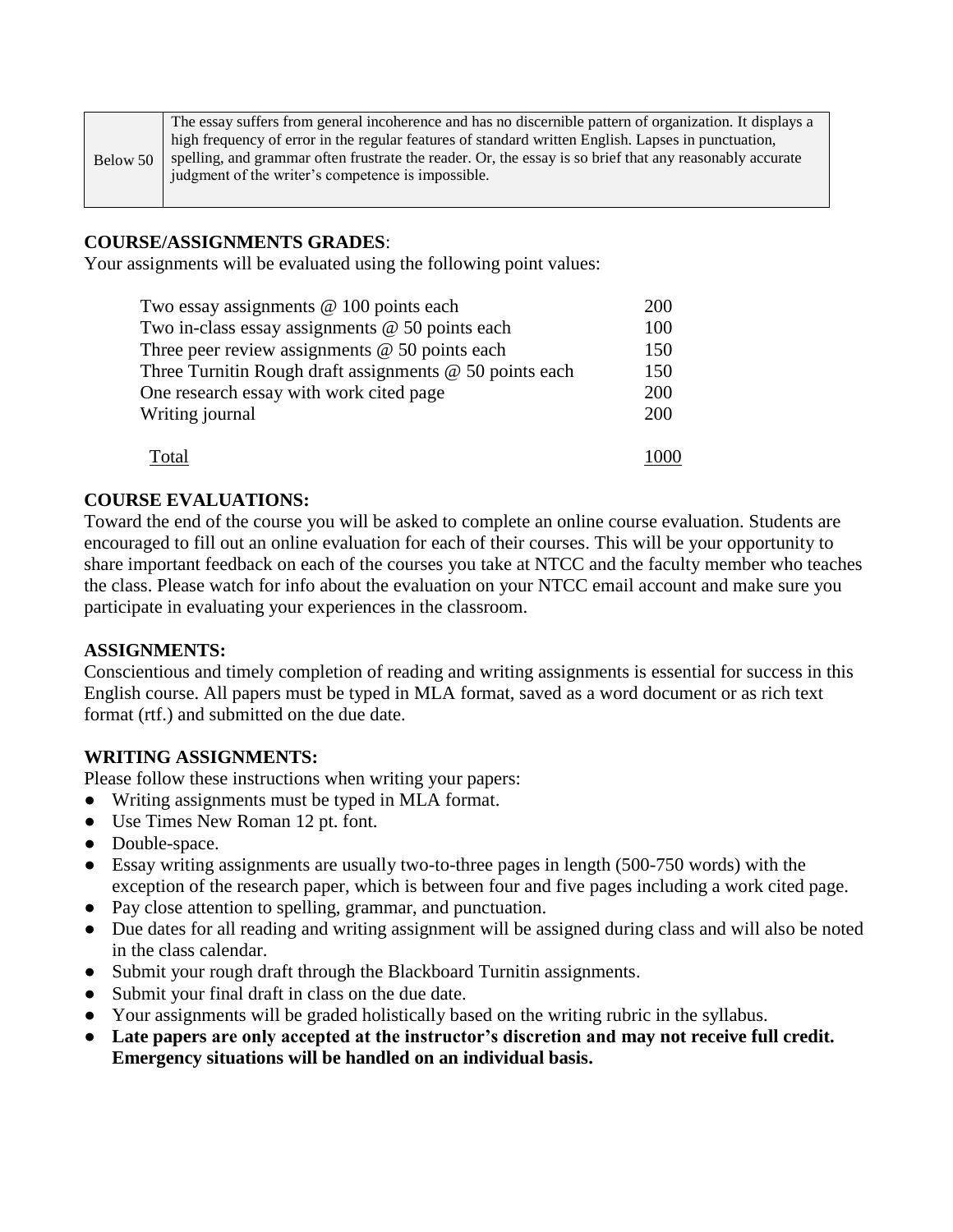#### **READING ASSIGNMENTS:**

Students are expected to read all reading assignments before coming to class. Students may be asked to respond to readings in their writing journal or during class discussions. Failure to read and respond effectively to the reading assignments will affect your grade in the course.

#### **IN-CLASS WRITING ASSIGNMENTS:**

Students will be expected to write on a variety of topics during class time. The work will be generated throughout the semester and submitted through both the student's writing journal and in-class essay assignments.

#### **STUDENT RESPONSIBLITIES AND EXPECTATIONS:**

#### **COURSE EXPECTATIONS**:

To complete this course successfully, you should do the following:

- Read all of the textbook assignments.
- Participate actively and meaningfully in all group discussions.
- Prepare and submit all writing assignments on time.
- Attend class regularly.

#### **STUDENT RESPONSIBILITIES:**

Please try to make it to class on time. Many times we begin writing and reading assignments at the start of class; if you're late you **will not** be able to make up those assignments. You **MUST** bring your textbook, paper and writing utensil to class. This is an English composition course; therefore we will be reading the text and writing in class. You will not be successful in this class without the appropriate materials.

Please don't engage in casual conversations during our lecture, discussion and group times or while we're working on other assignments. I reserve the right to act as necessary to maintain a productive class environment, including asking disruptive students to leave, and in extreme circumstances, dropping chronic disruptors from my course. I will not tolerate uncivil behavior toward other class members during class discussions. Please do not use cell phones, tablets or computers during class unless the device is being used as a part of the classwork.

#### **ATTENDANCE/PARTICIPATION POLICY:**

Attendance will be taken daily either orally or by a sign-in sheet. If you come to class late, it is **YOUR**  responsibility to make sure that the instructor counts you in attendance for that day. Students who miss more than five class periods will be subject to failure in this course.

#### **WITHDRAWAL POLICY/DATE:**

IT IS YOUR RESPONSIBILITY TO DROP A COURSE OR WITHDRAW FROM THE COLLEGE. FAILURE TO DO SO WILL RESULT IN RECEIVING A PERFORMANCE GRADE, USUALLY A GRADE OF "F."

#### **PLAGIARISM:**

In any written paper, you are guilty of the academic offense known as plagiarism if you half-copy or copy the author's sentences, words. Usually this results in an automatic grade of "F" for the course. You cannot mix the author's words with your own or "plug" your synonyms into the author's sentence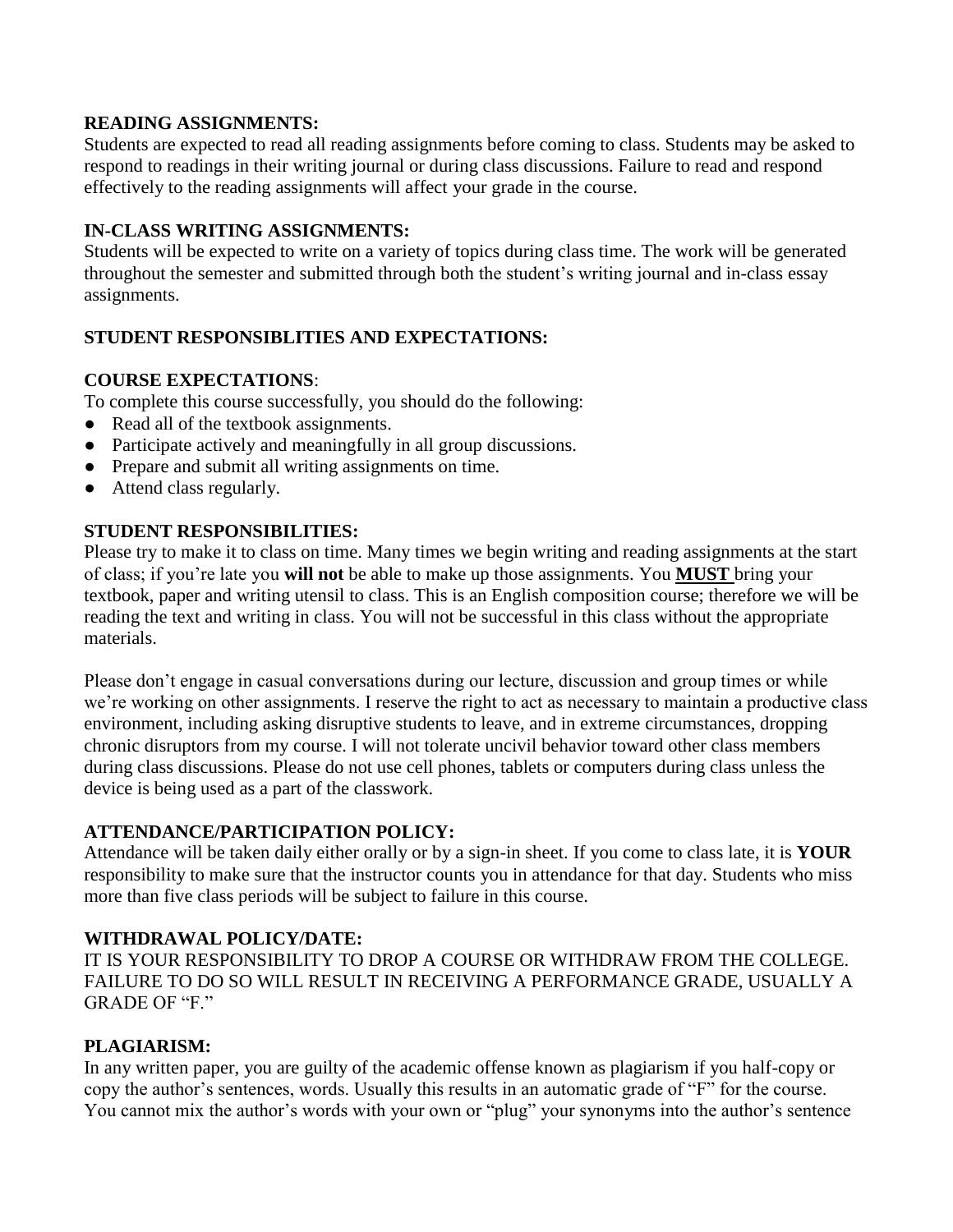structure. If you use another author's words, phrases, sentences, even if you are paraphrasing, you must cite the source.

#### **NTCC ACADEMIC HONESTY STATEMENT:**

"Students are expected to complete course work in an honest manner, using their intellects and resources designated as allowable by the course instructor. Students are responsible for addressing questions about allowable resources with the course instructor. NTCC upholds the highest standards of academic integrity. This course will follow the NTCC Academic Honesty policy stated in the Student Handbook."

#### **ACADEMIC ETHICS:**

The college expects all students to engage in academic pursuits in a manner that is beyond reproach. Students are expected to maintain complete honesty and integrity in their academic pursuit. Academic dishonesty such as cheating, plagiarism, and collusion is unacceptable and may result in disciplinary action. Refer to the student handbook for more information on this subject.

#### **ADA STATEMENT:**

It is the policy of NTCC to provide reasonable accommodations for qualified individuals who are students with disabilities. This College will adhere to all applicable federal, state, and local laws, regulations, and guidelines with respect to providing reasonable accommodations as required to afford equal educational opportunity. It is the student's responsibility to request accommodations. An appointment can be made with Katherine Belew, Academic Advisor/Coordinator of Special Populations located in the Student Services. She can be reached at 903-434-8264. For more information and to obtain a copy of the Request for Accommodations, please refer to the [NTCC website -](http://www.ntcc.edu/index.php?module=Pagesetter&func=viewpub&tid=111&pid=1) Special [Populations.](http://www.ntcc.edu/index.php?module=Pagesetter&func=viewpub&tid=111&pid=1)

#### **FAMILY EDUCATIONAL RIGHTS AND PRIVACY ACT** (**FERPA**):

The Family Educational Rights and Privacy Act (FERPA) is a federal law that protects the privacy of student education records. The law applies to all schools that receive funds under an applicable program of the U.S. Department of Education. FERPA gives parents certain rights with respect to their children's educational records. These rights transfer to the student when he or she attends a school beyond the high school level. Students to whom the rights have transferred are considered "eligible students." In essence, a parent has no legal right to obtain information concerning the child's college records without the written consent of the student. In compliance with FERPA, information classified as "directory information" may be released to the general public without the written consent of the student unless the student makes a request in writing. Directory information is defined as: the student's name, permanent address and/or local address, telephone listing, dates of attendance, most recent previous education institution attended, other information including major, field of study, degrees, awards received, and participation in officially recognized activities/sports.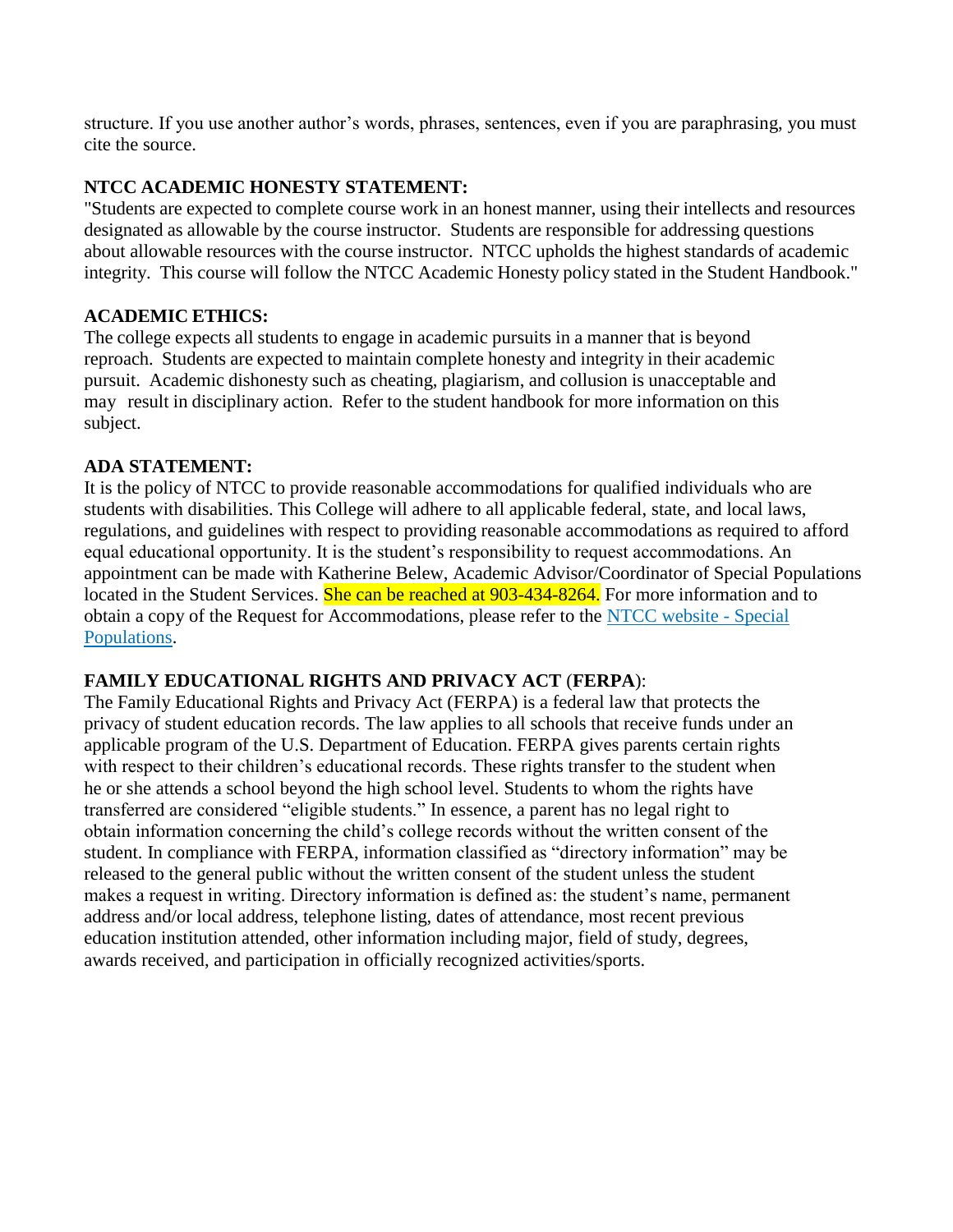## **Syllabus Acknowledgement Statement**

**A syllabus is a binding contract between the student, instructor and the institution. As such, all students enrolled in this course are asked to closely read the syllabus and sign this syllabus acknowledgment.** 

#### **By signing the acknowledgment, you are agreeing to the following:**

1. I have read the syllabus and understand the course description and course goals, the student learning outcomes, the expectations of the instructor, the assignment directions, the section on academic ethics and honesty, and the responsibilities I have as a student in this course. If I do not believe that I can complete the requirements outlined in the syllabus, it is my responsibility to withdraw from the course.

(Please circle one)

- A. Agree
- B. Disagree
- 2. I have read the information provided in the syllabus on academic ethics and honesty. I understand that if I am discovered to be cheating or colluding on work assigned in this class, I could receive a zero for the assignment. I also understand that if I am found to have submitted a